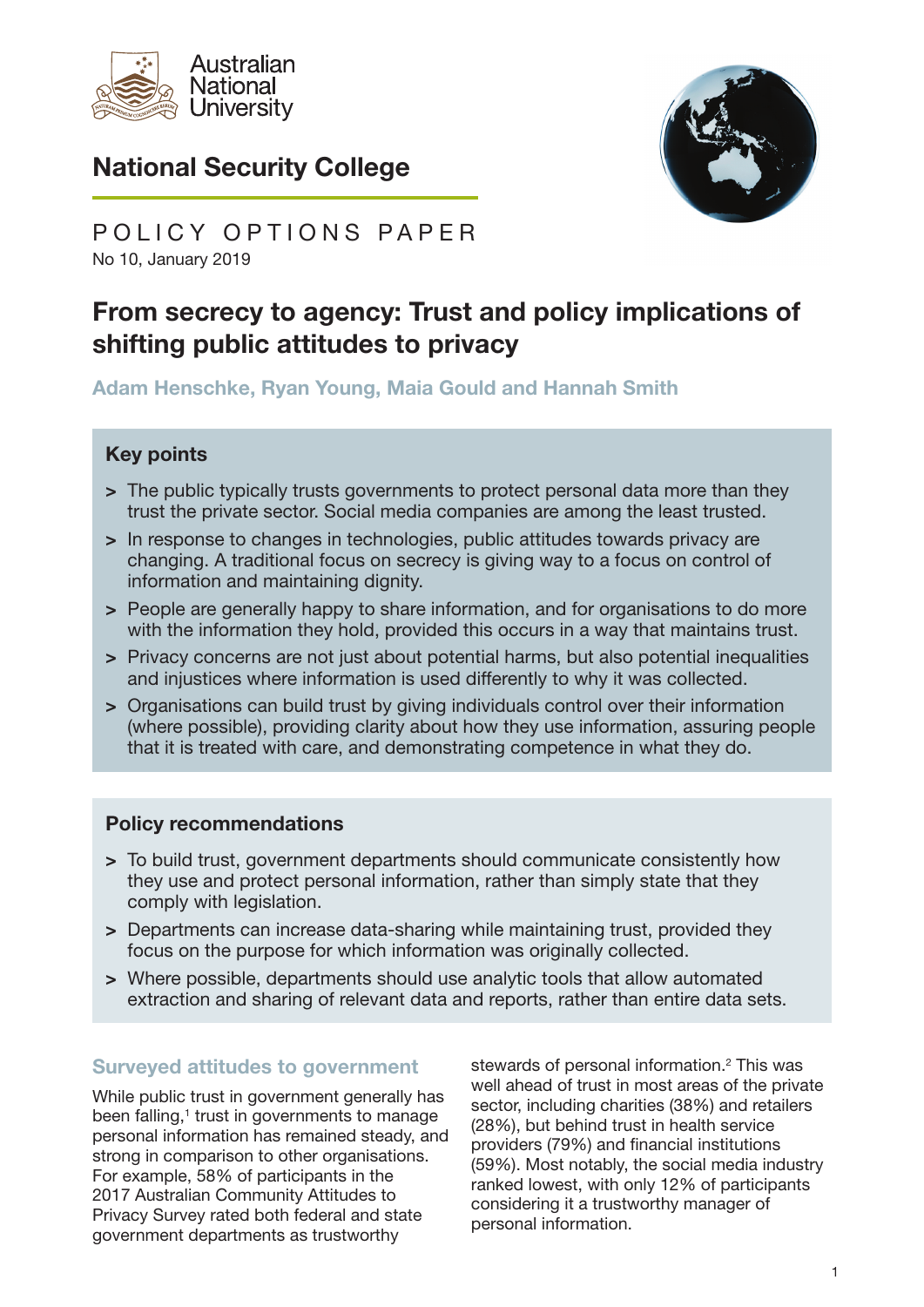These attitudes are supported by reported actions. In 2017, only 16% of Australians stated that they had decided not to deal with a government organisation because of privacy concerns. By contrast, a majority of Australians (58%) have decided not to deal with a business because of privacy concerns.

Notably, survey data suggests that lack of trust in government competence is the reason why people might oppose government agencies sharing their information. When asked to explain why they would not be in favour of agencies sharing their information, 62% of Australians and 67% of New Zealanders responded: "it's not clear to me how government would use my data".3

# Evolving public attitudes to privacy

The research on trust raises some puzzling questions. Only 12% of Australians consider that social media companies are trustworthy with their information, yet it is estimated, for example, that about two thirds of Australians (15 million) use Facebook at least monthly.4 Why do so many provide their information to social media companies when they do not consider them to be trustworthy?

A key to the puzzle is to understand the way that public attitudes to privacy are, and have always been, shifting in response to developments in technology.

For example, the notion of privacy as a (legal) right was developed at the end of the 19<sup>th</sup> century in response to surveillance fears—at that time the invention of portable photography.5 As surveillance technologies advanced, and data became computerised, attitudes to privacy have also evolved.

Before we as online humans cast such long data shadows, we tended to focus on privacy as a right and in terms of secrecy. On this view, keeping something private is to keep it secret, and we all have the right-unless we consent otherwise—to have certain things about us kept secret.<sup>6</sup>

An additional way to understand privacy is that it is about having **control** over one's personal information and being treated with dignity.7 On this view, information is private if I believe I should have some control over who can access it. If I have given someone access, I expect that they will treat it with care and respect—and not use it for something I wouldn't want it used for.

Given the ongoing erosion of secrecy due to a range of technologies, it seems likely that the public today is adopting this second, more pluralistic conception of privacy.

This helps explain people's high use, but low trust, of social media. Context matters. People may be willing to share information with a specific group, but are horrified when they find out that others can access this information.

People are also willing to accept certain uses of their data in exchange for fair value typically, access to online services. We should also expect public perceptions of what is a fair exchange to change over time, for example as people begin to appreciate the value of their personal information.

Once we understand privacy as not being primarily about secrecy, we expect people to be willing to share personal information. However, they will expect appropriate action in return, in particular:

- 1. to retain some control over how it is used and further shared,
- 2. clarity regarding how it is used,
- 3. that it is treated with care, and
- 4. with a level of competency.

#### Injustice, not just harm

A second aspect to the concept of privacy is to understand why people want privacy, or alternatively what privacy seeks to prevent.

The traditional analysis tends to focus on avoiding direct losses—or harms. These include financial, reputational and legal costs that arise when privacy is breached.

But focusing on harms makes limited sense of public reactions to privacy issues. For example, in June 2017, Google announced that it would no longer scan personal emails in Gmail to better target advertising following negative public reactions.<sup>8</sup> Few direct harms could have arisen from Gmail targeting advertising in this way. Personal information was not shared outside of Google and, arguably, users benefitted by receiving ads they were more likely to be interested in.

People's concerns about privacy are broader than simply preventing harm. One framework identifies four types of concerns that people might have:<sup>9</sup>

- Information-based harms,
- Informational inequality.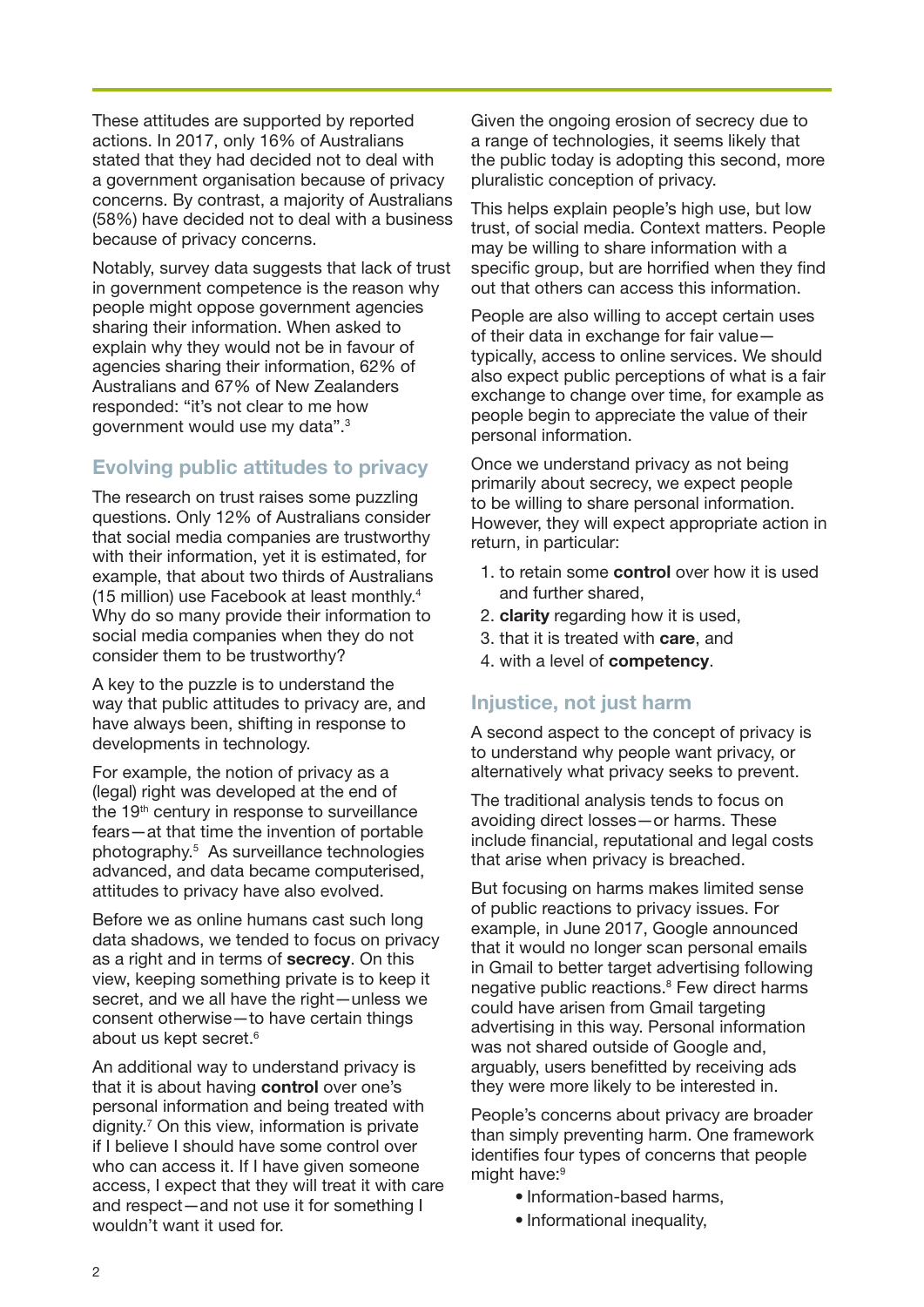- Informational injustice, and
- Encroachment on moral autonomy.

An informational inequality occurs when someone gets unequal access to a service or product. An informational injustice occurs when information intended for one context is used for another.

The backlash against Gmail scanning emails is a textbook example of an informational injustice. Google deciding to scan the contents of personal emails—information only provided to Google as a carrier, not as a receiver—to target advertising, is a case of using information intended for one context for a different one. This may help explain why so many people were uncomfortable with it.<sup>10</sup>

### Communicate clearly and assure the public

Government departments and agencies generally do a good job at ensuring personal information is treated appropriately.

Indeed, their safeguards at times appear to be stronger than the public expects or wants. For example, nine out of ten citizens assume that agencies are already sharing personal information, especially basic data like demographics and tax file numbers.<sup>3</sup> However, as government officials know, it is often difficult to share any information about citizens between departments.<sup>11</sup>

This gap between what the public expects and what occurs is a result of poor communication by agencies. Too often, they default to explanations about how they treat personal information that refer to compliance with the *Privacy Act* rather than explaining in simple language what they actually do.

Moreover, the emphasis in government communication tends be on keeping information secret. Communications should clearly identify what data is collected, and how it will be managed and treated with care.

#### Share, but with care

As the informational injustice concept suggests, if information is used for the same purpose that it was shared for, then people are generally comfortable.

More detailed research is required to understand the public perceptions and ethical boundaries around what constitutes the 'same purpose'. A useful starting point is to consider that government collects personal data for four broad purposes:

- Improving policy and decision-making (e.g. ABS data)
- Service delivery (e.g. health or veterans records)
- Improving compliance (e.g. tax or Centrelink data)
- Security (e.g. data collected by ASIO, AFP or ASD)

Slippage of data between categories particularly between category 1 (where data is generally de-identified and used in aggregate) and other categories (where individuals are identified)—is generally viewed extremely badly. If, for example, data collected to improve policy and/or service delivery is later used for compliance, the public reaction may be negative and trust will be broken.

However, if data is shared for purposes within the same category, and there are good reasons for it, it is more likely that the public will accept that as legitimate.

Increasingly, information systems allow for more sophisticated and precise information sharing. Systems are increasingly being developed which allow personal information to be securely stored separately, while analytic layers are built on top that allow reports to be shared easily without the underlying data. This enables data to be shared while maintaining better control over data and reducing the opportunities for injustices and harms.

#### Competence, not just compliance

The challenge for governments is to focus on what it means to be competent in protecting privacy, in the context of it being impossible to guarantee complete secrecy.

Banks and financial institutions provide a useful case-study. As noted above, they are routinely ranked near the top of institutions which Australians trust with privacy and data. This is at odds with general public distrust in banks, particularly around financial advice. It is also potentially at odds with levels of financial fraud, such as theft of and misuse of credit card details, which in 2017 cost Australians an estimated \$540 million.<sup>12</sup>

In this difficult environment, banks respond by actively treating customers' information with care, communicating with clarity and